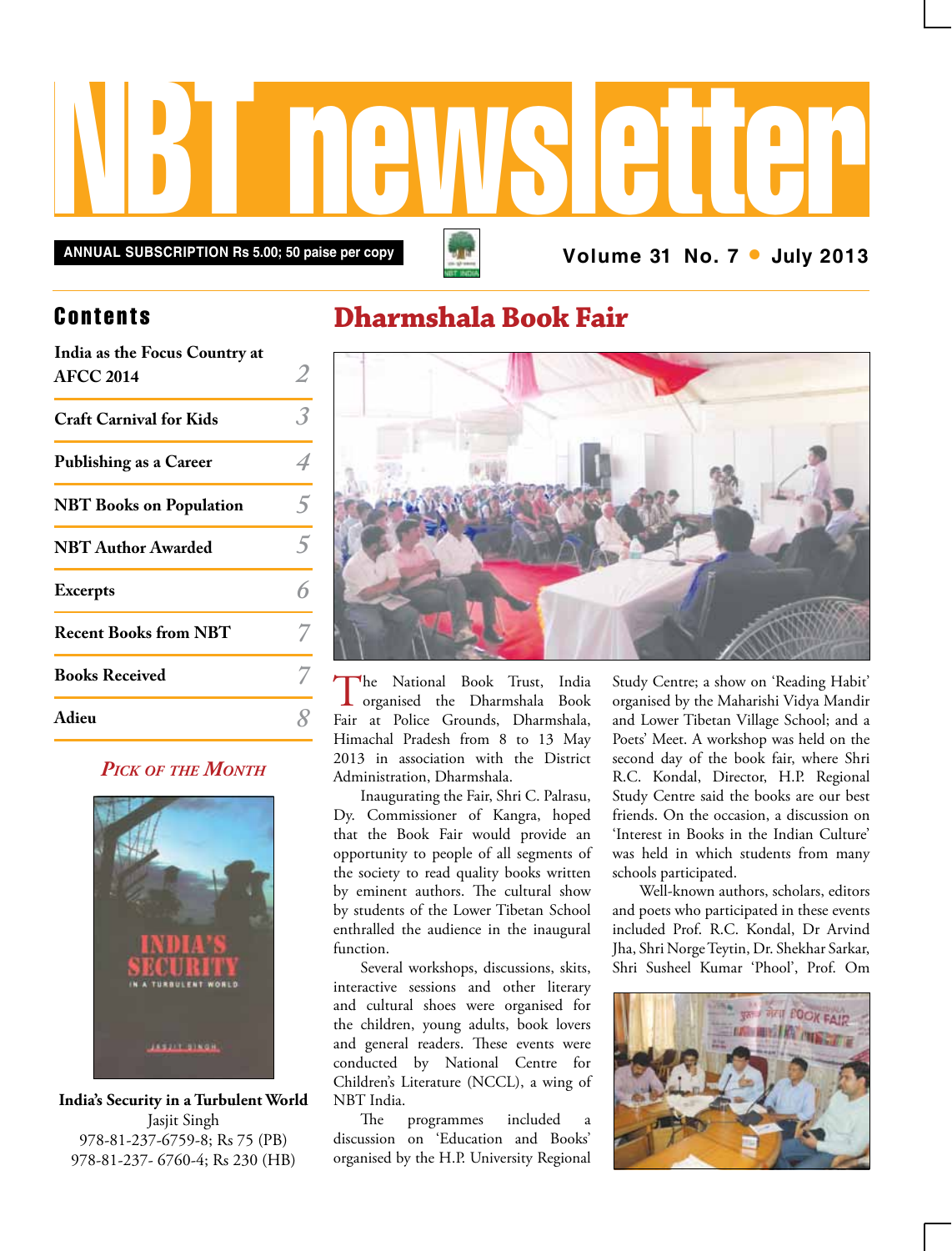

Awasthi, Ms Rekha Dadhwal, Shri Vijay Kumar Puri, Shri Lalit Mohan Sharma, Shri Trilok Mehra, Ms Kanti Sood, Dr Gautam Sharma 'Vyathith', Dr Piyush Guleri, Dr Pratyush Guleri, Dr Sapna, Shri Luvneesh, Shri Pramod Sharma, Shri Vasudev Sharma, Ms. Poonam Devi, Shri Chandra Shekhar Rana, Shri Rajeev



Trigati, Shri Raj Kumar, Ms Ratna Kaul, Shri Navneet Sharma, Dr. Jaya Pande, Dr Rajeev Sharma, Dr Yogendra Mishra, Ms Sailabala Mahapatra, Ms Saroj Parmar and Ms Asha Kumari among others. Shri Manas Ranjan Mahapatra, Editor, NCCL, also rendered a few of his poems.

On the concluding day, a presentation of folk dance forms 'Chamba' and 'Kulluvi Natti' by the students of Dronacharya College of Nursing added colour to the book fair and mesmerised the audience. In the evening, a Kavi Sammelan was held, which was presided over by Shri P. Sharma and coordinated by Dr. Guleri.

A large number of students, authors, scholars, journalists and poeple from all walks of life visited the Fair. Apart from NBT, many other publishers and booksellers exhibited books and booklovers showed keen interest in using this opportunity to buy books which are not easily accessible in this part of the country.

Shri Pradeep Chhabra, Dy. Director (Exhibition) and Shri Rajeev Chaudhry, NBT India, coordianted the Fair.



### **India as the Focus Country at AFCC 2014**

India will be the Focus Country in<br>the Asian Festival of Children's ndia will be the Focus Country in Content (AFCC) 2014 at Singapore. Organised annually by the National Book Development Council of Singapore (NBDCS), this is one of the major events of children's literature in the world. The decision to project India as the Focus Country in AFCC 2014 was taken in the Board of

Advisors' Meeting of AFCC on 28 May 2013 which was attended by, amongst others, Manas Ranjan Mahapatra, Editor of NBT's National Centre for Children's Literature.

Malaysia was the Focus Country for this year's AFCC held at the National Library Board, Singapore from 24- 29 May 2013. The Malaysian show included an Illustrators' Corner, several interactive sessions and talks by authors,



**2 NBT Newsletter july 2013**

editors and illustrators, book launch programmes, exhibition of children's books, a Rights Table and a Malaysian Cultural Evening.

The Indian show in 2014 will project the contemporary Indian publishing and authorship for children as well as the state of children's literature in the country in a multi-cultural and multi¬lingual situation. The AFCC

2014 is scheduled to be held at National Library Board, Singapore from 30 May-4 June 2014 and will have more than 150 sessions on various aspects of publishing of children's contents.

The Indian stand in this year's AFCC showcased more than 100 select children's books. The overwhelming response for Indian children's books is expected to increase manifold in the AFCC 2014 with India as the Focus Country.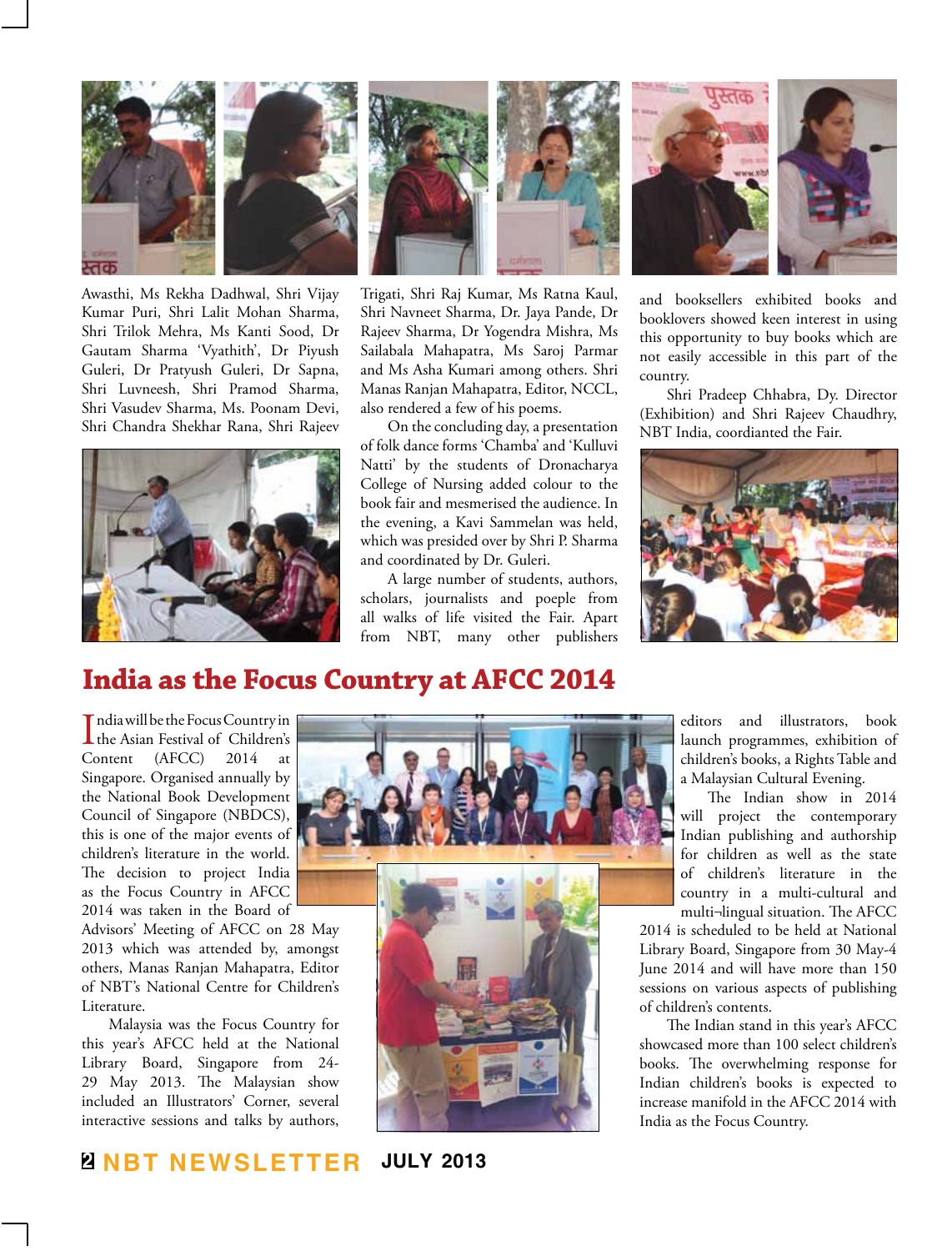# **Craft Carnival for Kids**

National Book Trust, India in association with Dastkar, a society for crafts and craftsmen, organised a Kidsstuff: Craft Carnival for Kids at Nature Bazaar, Kisan Haat, Andheria Modh, New Delhi from 17 to 26 May 2013.The specially designed Forest of Imagination, a dedicated book corner for exhibition of books and holding book-related activities was the centre of attraction for visitors, especially children, in this Festival.

A hand-made imaginary tree with different varieties of fruits depicting eternal

knowledge and wisdom was the unique feature of the book corner. Small book marks were also hung up on the tree for children to draw pictures and write down their thoughts. The other important feature was the Illustrator's Corner where illustrations drawn by 10 eminent established Indian artists were displayed.

Beneath the book tree, storytelling sessions and workshops were organised in



the carnival. Everyday a renowned authorillustrator duo interacted with children.





They read out stories and inspired children to draw illustrations on the lines of the narrated story. Children of all age-groups along with their parents and grandparents enthusiastically participated in the workshops.



The renowned authors and illustrators who conducted the workshops included Atanu Roy, Kshama Sharma, Suvidha Mistry, Neeta Gangopadhyay, Ratna Manucha, Taposhi Ghoshal, Deepa Agarwal, Partha Sengupta, Manjul Bajaj, Sudhasatwa Basu, Ruchi Singh,



Paro Anand, Subir Roy, Priya Nagrajan, Shashi Shetye and V.K. Sharma.

Apart from NBT India, renowned publishers including Rupa & Co., Scholastic India, Hachette India and Penguin India had put up their stalls in this Carnival. The carnival was an attempt to bring children closer to the world of books and to broaden their world of imagination.

Amongst the eminent personalities who visited the Carnival was Ms Meira Kumar, Hon'ble Speaker of Lok Sabha. She was very pleased to see

the aura of natural setting put up by NBT and Dastkar, which she felt would encourage children to respect and save their environment. She was also happy to see children actively participating in all the evetns. Shri M.A. Sikandar, Director, NBT encouraged children to take part in various activities.

Shri Manas Ranjan Mahapatra and Ms. Surekha from the National Centre



for Children's Literature, a wing of NBT, coordinated the event.



**july 2013 NBT Newsletter 3**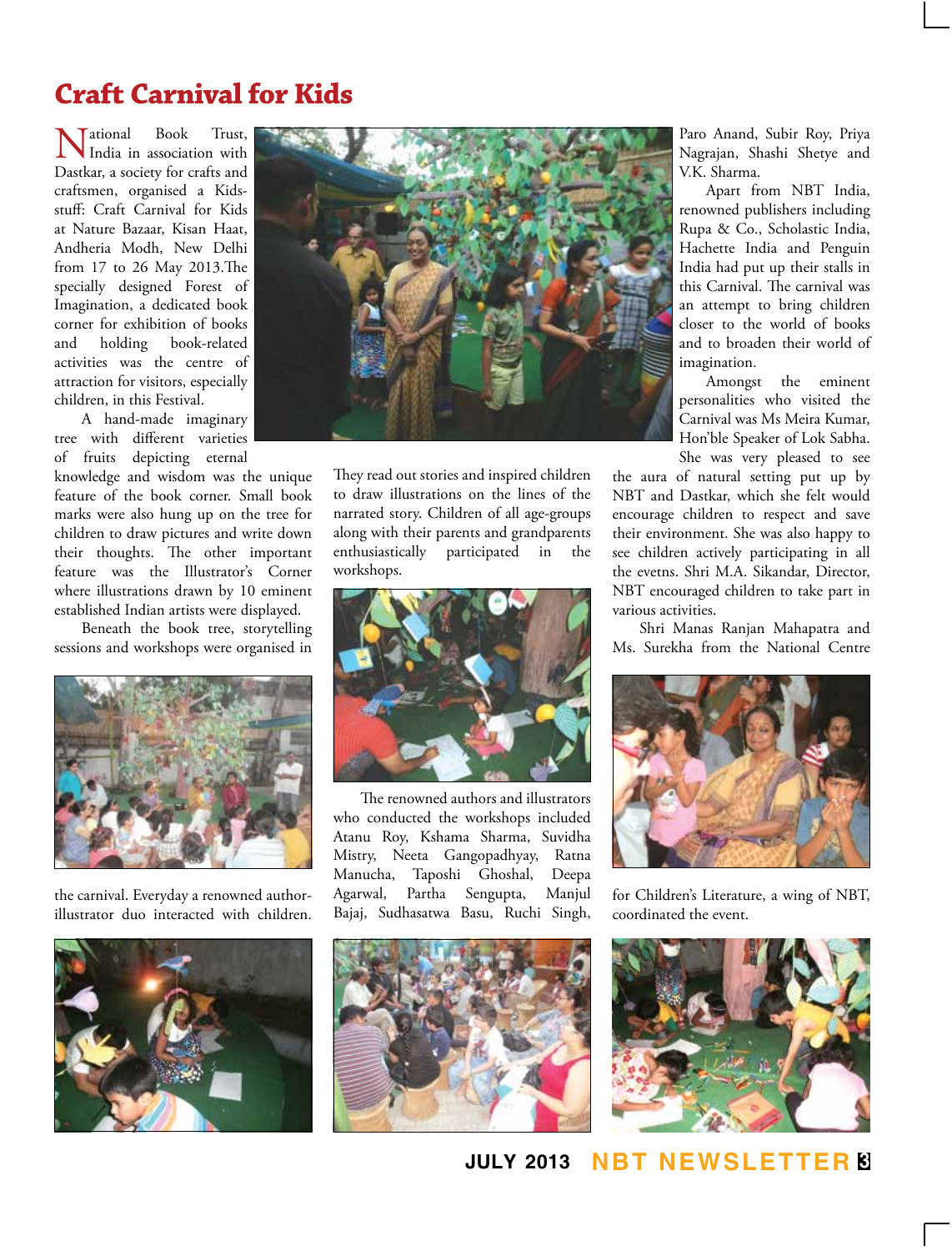# **Publishing as a Career**

The Publishing industry of India is one<br>of the largest in the world. An industry that is at once strong and vibrant, both in English and other Indian languages. The phenomenal growth of publishing in the last few decades, the coming up of more and more new publishing houses catering to specialised areas and the increasing global visibility of Indian writings have combined to create a need to produce and market books professionally, offering a wide array of lucarative employment opportunities. Today there is a clear need for talented individuals from various specialised fields liek academics, engineering, art, management, marketing, finance and law for different areas of publishing—editing, production, design,

sales and marketing.

In order to meet this demand, National Book Trust, India (NBT) has been organising courses in publishing throughout the country. Besides, the NBT has initiated a post-graduate diploma programme in publishing in collaboration with various universities. These include the Calcutta University and Ambedkar University, Delhi.

*Contact details for Ambedkar University:* AUD Campus Lothian Road Kashmere Gate Delhi 110006 Phone: +91-11-23863740/43 Fax : +91-11-23863742

**AMBEDKAR** 

**UNIVERSITY (AUD)** 



Publishing today is a rewarding career option that demands interested and talented individuals from various specialised fields like academics, engineering, art, management, marketing, finance, law etc.

To create well rounded skilled professionals to meet the needs of contemporary publishing industry, Ambedkar University, Delhi (AUD), in collaboration with National Book Trust, India, has initiated one year (full time) Post Graduate Diploma in Publishing from the current academic year.

Interested candidates may visit www.aud.ac.in for Application Form and further details. (from 9.00 am to 5.00 pm on working days)

Last date for receipt of Application Forms : 18 July 2013

Web: http://www.aud.ac.in Email: info@aud.ac.in

### *Contact details for Calcutta University:*

Prof. Saumendranath Bera, Director Centre for Studies in Book Publishing University of Calcutta Asutosh Building, First Floor College Street Campus 87/1 College Street Kolkata 700 073 West Bengal, India Phone: +91-33-22410071-4/Extn: 338 FAX: +91-33-22413222 Web: http://www.caluniv.ac.in/academic/ csbp.html Email: csbpcu@caluniv.ac.in Email (Director): snbmc@caluniv.ac.in

#### **NBT Book Publishing Courses**

The NBT will be organising the monthlong training course in book publishing at New Delhi in September 2013. Besides, 2-week training courses are proposed to be held at Srinagar and Agartala.

For further enquiries / details please contact:

> Shri Sumit Bhattacharjee Asst. Director (Projects & Training) National Book Trust, India Nehru Bhawan 5 Institutional Area, Phase-II Vasant Kunj New Delhi - 110070 Phone: 91-11-26707825 E-mail: nbtipsection@gmail.com Web: nbtindia.gov.in



**4 NBT Newsletter july 2013**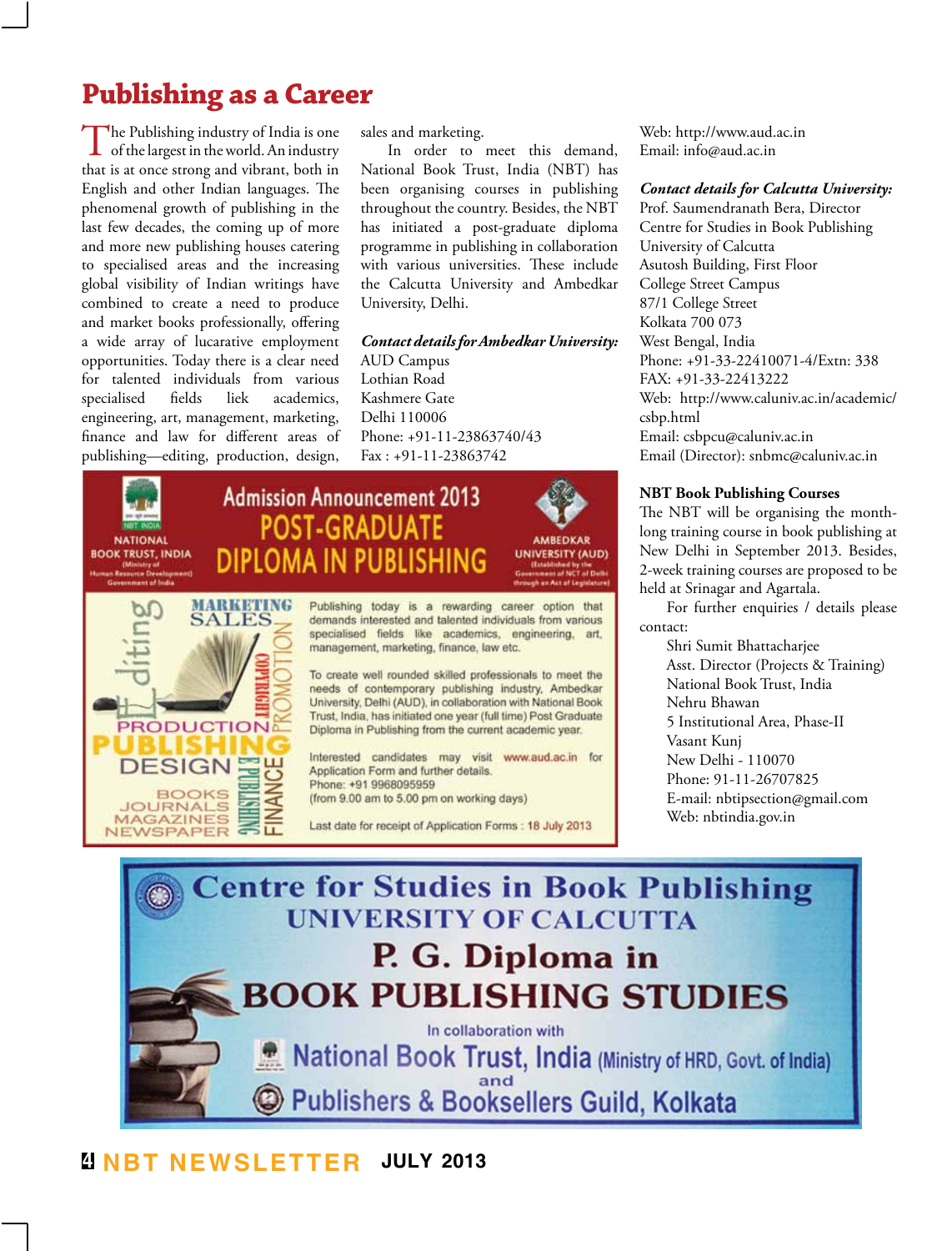# **NBT Books on Population**

World Population Day is observed on July 11, every year. The day seeks to spread awareness about global population issues. Inspired by the public interest in Five Billion Day on 11July 1987, the Governing Council of the United Nations Development Programme declared it as the Population Day in 1989. Given below are some of the titles on population published by the NBT.

#### **India's Changing Population Profile** Mahendra K Premi

978-81-237-5510-6; Rs 65.00 (PB) 978-81-237-5511-3; Rs 300.00 (HB)

The book covers the dynamic processes of fertility, mortality and migration and describes demographic transition in India and in major states. The book describes the vital registration system in India, its



weaknesses and limitations, and goes on to give details on the trends of fertility and mortality in India as well as in certain select countries. In the context of the migration pattern in India, it also discusses differentials in age structure, educational attainment of migrants and non-migrants, and their economic activity.

**India's Quest for Population Stabilisation** Ashish Bose 978-81237-5853-4; Rs 85.00 The book traces the evolution of population policies,



both implicit and explicit, ever since India gained independence in 1947. It wades through numerous reports and unpublished documents of relevance, sorts these out and presents the material in a cogent manner. The book discusses the expansion of demographic database in India and problems of population research. Highlighting the issues of population and development, the book also looks at the north-south demographic disparity and the spread of female foeticide in India.

#### **The Inevitable Billion Plus**

Vasant Gowariker (Ed.) ISBN 81-237-0632-4; Rs 62 *The Inevitable Billion Plus: Exploration of* 

*Interconnectivities and Action Possibilities*  seeks to understand the magnitude of India's population<br>problem and the problem and the need to harness the tools of science and technology for resolving the problem.



Originally published in 1992, on the occasion of the 79th Indian Science Congress, this book is a collection of 29 articles by some of the most distinguished social scientists of India including JRD

Tata, Karan Singh, Ashish Bose, MA Chitale, Dinesh Mohan, Kiran Karnic, Rakesh Mohan, MP Parameswaran, RK Pachauri, C Gopalan, MV Dhond, among others. Based on the 2001 Census, the book looks at the increasing population number in the country which can be channelled towards reaching a better future for our country.

### **Population of India in the New Millennium**

Mahendra K Premi 978-81-237-4861-0; Rs 75 (PB) 978-81-237-4862-0; Rs 350 (HB)

This volume provides information on population issues that have been released by the Office of the Registrar General and Census Commissioner, India. The census has collected a large amount of information



about each and every individual in the country covering demographic, economic and social variables. The book presents these data in a simpler manner providing comparisons with earlier censuses, without burdening it with complex formulae and technical terms.

**NBT Author Awarded**

Prof. Mohan Sundara Rajan, well known science communicator and science writer, won the runner-up Mumbai Press Club Red Ink Award for Excellence in Journalism 2012, in the Science and Innovation category. Shri Manish Tiwari, Minister for Information and Broadcasting, gave away the trophy at a function held on 25 May 2013 in Mumbai. Shri Siddarth Varadarajan, Editor, The Hindu presented the citation.

Prof. Rajan has been associated with National Book Trust, India since the past three decades. His books *Space Today*, *Wireless: The Latest Telecom Story*, *Nano: The Next Revolution*, and *Telescopes in India*  have been published by the NBT under its Popular Science series. He is presently working on his latest title *Internet: The Revolution in Progress*.



**july 2013 NBT Newsletter 5**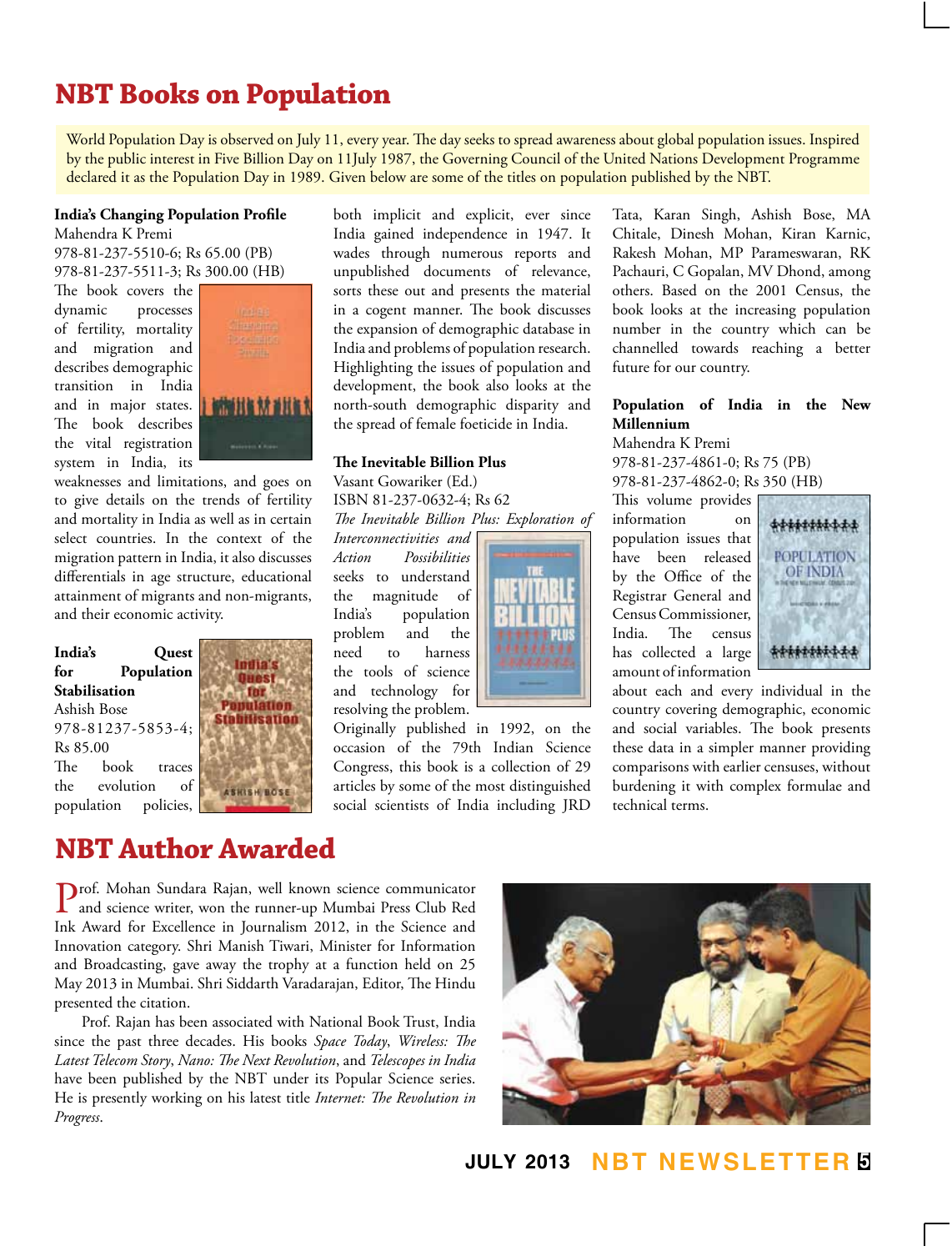### **Excerpts**

NBT India has brought out a publication titled *Living with Hunger*. This book documents many painful stories of living with chronic, hopeless hunger; the anguish of not being able to feed oneself or one's loved ones. Herein reproduced excerpts from the chapter 'Selected Life Histories: Orissa'.

Laibani Majhi is a single woman with two children; she has been abandoned by her husband due to physical disability, goitre, a condition that could have easily been rectified.

Laibani was not born in poverty. Her father had 12 acres of land and cattle, and also two bonded labourers and one servant working for him. The family was also small: it comprised of Laibani, her brother and a sister, and their parents. Laibani says that they always had enough paddy that would last for the whole year and thus they were never anxious about food. The only work she and her sister were supposed to do was to help their mother in household work.

Laibani's first encounter with hunger occurred when she was seven years old and there was a severe drought in which the whole village suffered. For the first year, the situation was under control for Laibani's family as they had enough grains to last the year. However, the drought continued beyond that year and they soon had nothing to eat. The condition was so bad during those times that even people who were owned land had to resort to mortgaging and selling land, cattle and other assets. But the situation was worse as no one had the means to buy it, even the shopkeepers and money lenders did not have enough money to take mortgaged items. As Laibani says: 'It was at this time that my mother went to the forest with my father and I began to do household work single-handedly for the first time.' After some time, Laibani also started going with her mother to the forest. 'In the jungle we collected mahua, kendu, char, kardi, and various roots and tubers It was the forest that kept us alive,' she says.

The major workload had now shifted to Laibani's mother as she worked in the house and also went to the jungle. Her father accompanied her mother a few times, but since women had more knowledge about what could be edible

and what poisonous, it was mostly her mother who went to the forest. While accompanying her mother, Laibani also gained knowledge about edible products from the forest. Like most households, it was the mother who sacrificed food for the sake of the children and husband. At times, it was only the children who ate, the parents slept hungry.

The drought lasted for five years. During this time, Laibani and her sister learnt how to cook and what to eat when nothing was available. Most importantly, Laibani 'learnt to make sacrifices for others.' It was also the time when her mother gave birth to her brother, so the burden of work shifted to Laibani, the eldest child in the family. She had to take care of her mother as well as the infant brother.

It was then time for Laibani to get married. At 20, Laibani got married to Girdhari Majhi and she shifted with him to village Thundi Bahal. Her in-laws' family comprised eight members, out of which four went to work every day. Laibani stayed back home with her mother-in-law and took care of all the household chores. The mother-in-law looked after the two kid brothers-in-law and one sister-in-law.

For a few days, everything went smoothly. Even though her mother-inlaw did not help her in household chores, Laibani had no problems because she was used to managing a house on her own. But soon things started changing. Laibani was given leftover food which was not



**Living with Hunger** Harsh Mander & others; 978-81-237-6757-4 Rs 80



at all sufficient for her. Laibani says that due to the insufficient and poor quality of food that was given to her, she developed goitre. At first, Girdhari, her husband, a seasonal worker, got her treated, but since he worked only for six months a year, the money for treatment became a problem. Whatever Girdhari had saved went into her treatment. This was not appreciated by other members of the family. Though the goitre improved, her in-laws and her husband started taunting her. Succumbing to pressure and mental harassment, Laibani and Girdhari shifted to Laibani's maternal home.

Once Laibani's was back at her parents' home, she realised that her status within the household had changed. Her parents took care of her, and she says without their help she would not have survived. But then Laibani and her husband had to earn their own living: in her parents' house she cooked food, fetched water and even cleaned the cowshed. Her husband, on his part, worked in the fields. After two years, Laibani gave birth to her eldest son. Two years after his birth, Laibani's goitre started growing again. She was so caught with trying to raise her family that this time she did not pay much attention to it. However, in the next five years, it grew to an alarming proportion and she had to sell her gold earrings to get it treated. She did not recover completely even after the treatment. Laibani stopped the medical treatment and went to the village quack instead; surprisingly she got better with his treatment. After one year, Laibani again became pregnant. While she was pregnant with her second child, her husband had fallen in love with another woman and he went away with her leaving Laibani alone.

Now she was at the mercy of her parents who were very angry with Girdhari. They were also upset that their daughter was now without a 'man.' ...

**6 NBT Newsletter july 2013**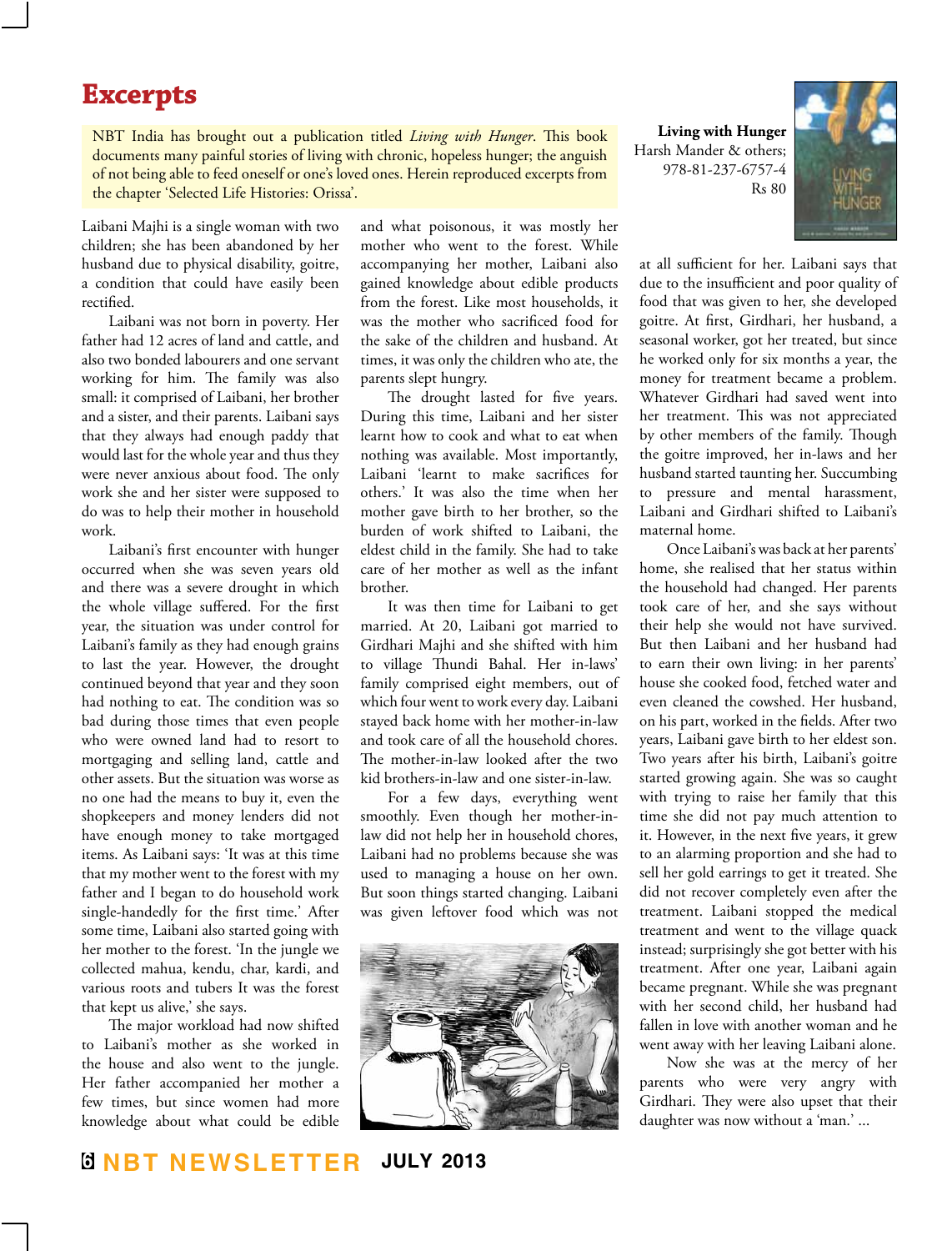# **Recent Books from NBT**

#### **India's Security in a Turbulent World** Jasjit Singh

978-81-237-6759-8; Rs 75 (PB) 978-81-237- 6760-4; Rs 230 (HB)

The book argues that even though the cold war had created a bipolar world, it was at best a diffused bipolarity with countries like India staying non-aligned and China following an 'independent' foreign policy. In



the post-Cold War scenario, considering the complex and subtle changing international security scenario, the book proposes that India must avoid sliding into any neo-alliances with one side or the other. Since we are in a world which is still in transition, our security policy should accord highest priority to the pursuit of the goal of "Comprehensive National Development" with an unwavering focus on our own people because 'power is the means to an end and not an end in itself.' An insightful and discerning reading of the complex security scenario of India by

### **Books Received**

*Corruption: The Rot Within*, Y.G. Muralidharan; Navakarnataka Publications Pvt. Ltd., Embassy Centre, Crescent Road, Bangalore-560001; 978- 81-8467-323-4; Rs 225



India, one of the largest democracies in the world, is being threatened by the monster called 'corruption'. It has assumed alarming proportions and is eroding the very basis of democracy. Corruption is

anti-social, anti-national and anti-people. The rot needs to be cleaned up in the interest of the people and the country's future. How to stem the rot? From where should the process begin? Who should take the initiative? These are some of the issues that need discussion and this book is an earnest effort in this direction.

one of the most eminent national security experts of our times.

#### **Living with Hunger**

Harsh Mander with M. Kumaran, Archana Rai and Arpan Tulsyan

978-81-237-6757-4; Rs 80 (PB) 978-81-237-6758-1; Rs 240 (HB)

This book documents many painful stories of living with chronic, hopeless hunger; the anguish of not being able to feed oneself or one's loved ones; the impact of prolonged deprivation and recurring uncertainty about food



availability; the loss of dignity in securing food through foraging and begging; the desperation of debt bondage and low end, humilating and exploitive, highly underpaid work; and the sacrifice of other survival needs like medicine. It attempts to understand these through listening to the experiences as recounted by destitute persons from intensely food insecure social groups themselves – specifically aged

*India's Biggest Cover-up*, Anuj Dhar, Vitasta Publishing Pvt. Ltd., 2/15 Ansari Road, Darya Ganj, New Delhi-110002; 978-93-80828-69-5; Rs 600

The book is an investigative insight into



the Netaji mystery and its stranger than fiction subplots. Relying heavily on official records, the book uncovers a systematic obstruction of justice by the Government of India. First for any book in India,

the narrative has been augmented with the excerpts and images of still secret records. Author piles up freshly unearthed facts invalidating the air crash theory, archival material and information obtained under the Freedom of Information Acts of India, the US and the UK have also been made use of.

people without care givers, single women headed households, and adults with disability – in villages in Orissa, Rajasthan and Andhra Pradesh.

#### **Fun with Metro**

Pankaj Chaturvedi Neera Jain (Tr.) 978-81-237-6701-7 Rs 25.00



**A Journey** Jagdish Joshi Wanchoo Sharma (Tr.) 978-81-237-6748-2 Rs 30.00

**The Joy of Classical Dances of India** Leela Samson 978-81-237-3976-2 Rs 25.00

**Yellow Balloon Red Balloon** Ajanta Guhathakurta 978-81-237-6706-2 Rs 45.00





*Rights of Accused*, Ashutosh; Universal Law Publishing Co. Pvt. Ltd., C-FF-1A, Dilkush Industrial Estate, G.T. Karnal Road, Delhi-110033; 978-93-5035- 301-1; Rs 475



This book written by a practicing lawyer contains an exhaustive and clear analysis of the conceptual problems relating to the rights of accused under the Code of Criminal Procedure, 1973, Indian Evidence Act, special

powers of High Court or Court of Sessions regarding bail, rights in jail, constitutional guarantee of the rights of the accused and protection under human rights laws. The book will be of help to legal professionals and to everyone who is interested to know the rights of the accused.

**july 2013 NBT Newsletter 7**